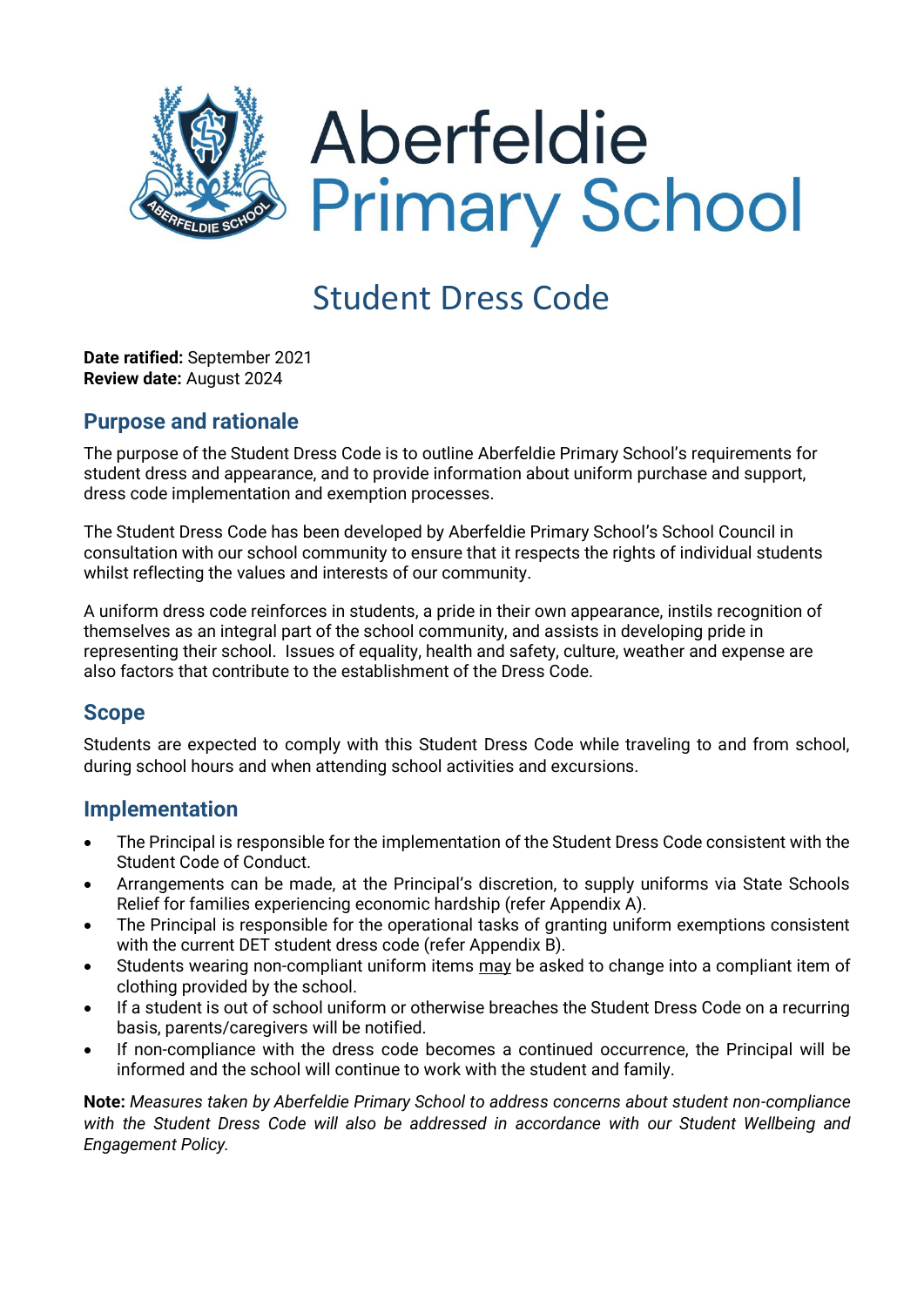# **Approved uniform**

| Logo/official school items:                                |                                                                                                                                                                                                                                                                                                                                                                                                                                                                                                                                                                                                 |                                               | Non-logo items*:                                                                                                                                                                                                                                                                                                      |
|------------------------------------------------------------|-------------------------------------------------------------------------------------------------------------------------------------------------------------------------------------------------------------------------------------------------------------------------------------------------------------------------------------------------------------------------------------------------------------------------------------------------------------------------------------------------------------------------------------------------------------------------------------------------|-----------------------------------------------|-----------------------------------------------------------------------------------------------------------------------------------------------------------------------------------------------------------------------------------------------------------------------------------------------------------------------|
| $\bullet$<br>$\bullet$<br>٠<br>$\bullet$<br>$\bullet$<br>٠ | Soft Shell Jacket (full zip) - navy with logo<br>Polar Fleece Jacket (full zip) - navy with logo<br>Short Sleeve Polo Shirt - light blue and navy<br>with logo<br>Long Sleeve Polo Shirt - light blue and navy<br>with logo<br>Summer Dress - navy and white check<br>Winter Tunic - navy and black check, with a<br>plain navy long sleeve top underneath<br>Wide Brim Hat - navy with logo<br>Grade 5/6 only: Short sleeve sports polo $-$ navy<br>with logo (to be worn on Friday/sports days)<br>Grade 6 only: Special tops are organised to<br>celebrate the final year of primary school. | ٠<br>$\bullet$<br>٠<br>$\bullet$<br>$\bullet$ | Trousers (trackpants, tights/leggings or<br>ponte pants) $-$ navy<br>Mid-Length Shorts $-$ navy<br>Mid-Length Skort $-$ navy<br>Mid-Length Skirt $-$ navy<br>Navy Stockings/Tights (under Winter<br>Tunic or Skirt)<br>Blue long sleeve top (worn under Winter<br>Tunic)<br>*No visible logos or branding to be shown |
|                                                            | Design and type modified annually.                                                                                                                                                                                                                                                                                                                                                                                                                                                                                                                                                              |                                               |                                                                                                                                                                                                                                                                                                                       |
| These items are under review and may be                    |                                                                                                                                                                                                                                                                                                                                                                                                                                                                                                                                                                                                 |                                               |                                                                                                                                                                                                                                                                                                                       |
| discontinued at the end of 2022 pending sales:             |                                                                                                                                                                                                                                                                                                                                                                                                                                                                                                                                                                                                 |                                               |                                                                                                                                                                                                                                                                                                                       |
|                                                            | Polar Fleece Vest - navy with logo                                                                                                                                                                                                                                                                                                                                                                                                                                                                                                                                                              |                                               |                                                                                                                                                                                                                                                                                                                       |
|                                                            | Rugby $Top$ – navy and light blue with logo                                                                                                                                                                                                                                                                                                                                                                                                                                                                                                                                                     |                                               |                                                                                                                                                                                                                                                                                                                       |
| These items are being phased out and will no               |                                                                                                                                                                                                                                                                                                                                                                                                                                                                                                                                                                                                 |                                               |                                                                                                                                                                                                                                                                                                                       |
| longer be part of the Student Dress Code at the            |                                                                                                                                                                                                                                                                                                                                                                                                                                                                                                                                                                                                 |                                               |                                                                                                                                                                                                                                                                                                                       |
| start of the 2023 school year and will not be              |                                                                                                                                                                                                                                                                                                                                                                                                                                                                                                                                                                                                 |                                               |                                                                                                                                                                                                                                                                                                                       |
|                                                            | available at Noone's when current stock runs out:                                                                                                                                                                                                                                                                                                                                                                                                                                                                                                                                               |                                               |                                                                                                                                                                                                                                                                                                                       |
|                                                            | Polar Fleece Jacket (half zip) – navy with logo                                                                                                                                                                                                                                                                                                                                                                                                                                                                                                                                                 |                                               |                                                                                                                                                                                                                                                                                                                       |
|                                                            | Bomber Jacket - navy and light blue with logo                                                                                                                                                                                                                                                                                                                                                                                                                                                                                                                                                   |                                               |                                                                                                                                                                                                                                                                                                                       |

#### **Miscellaneous items:**

- Shoes of any colour are permitted (e.g. runners or leather shoes) and must have covered toes (no sandals, thongs or high heels)
- School bags are available with school logo and colours (but are not compulsory)
- Rain jacket preferably navy blue
- Navy bike shorts may be worn underneath a dress, skirt or shorts
- Items worn for cultural or religious reasons e.g. headscarf/hijab/turban<sup>1</sup>
- Stud earrings and sleepers worn in the ears
- Sunglasses are permitted during outdoor activities
- Bike helmets must be worn correctly at all times when riding a bike/scooter/skateboard to and from school, as per Victorian legislation
- Navy Art Smock (required for art classes)
- House Sports attire: Clothing in Sports House colours may be worn, on notice from the school (Batman = green, Fawkner = blue, Flinders = red, Cook = yellow)

<sup>&</sup>lt;sup>1</sup> APS aims to create a supportive and welcoming environment for students who wear items for approved personal, cultural or religious reasons. Enquiries regarding exemptions should be discussed with the school principal.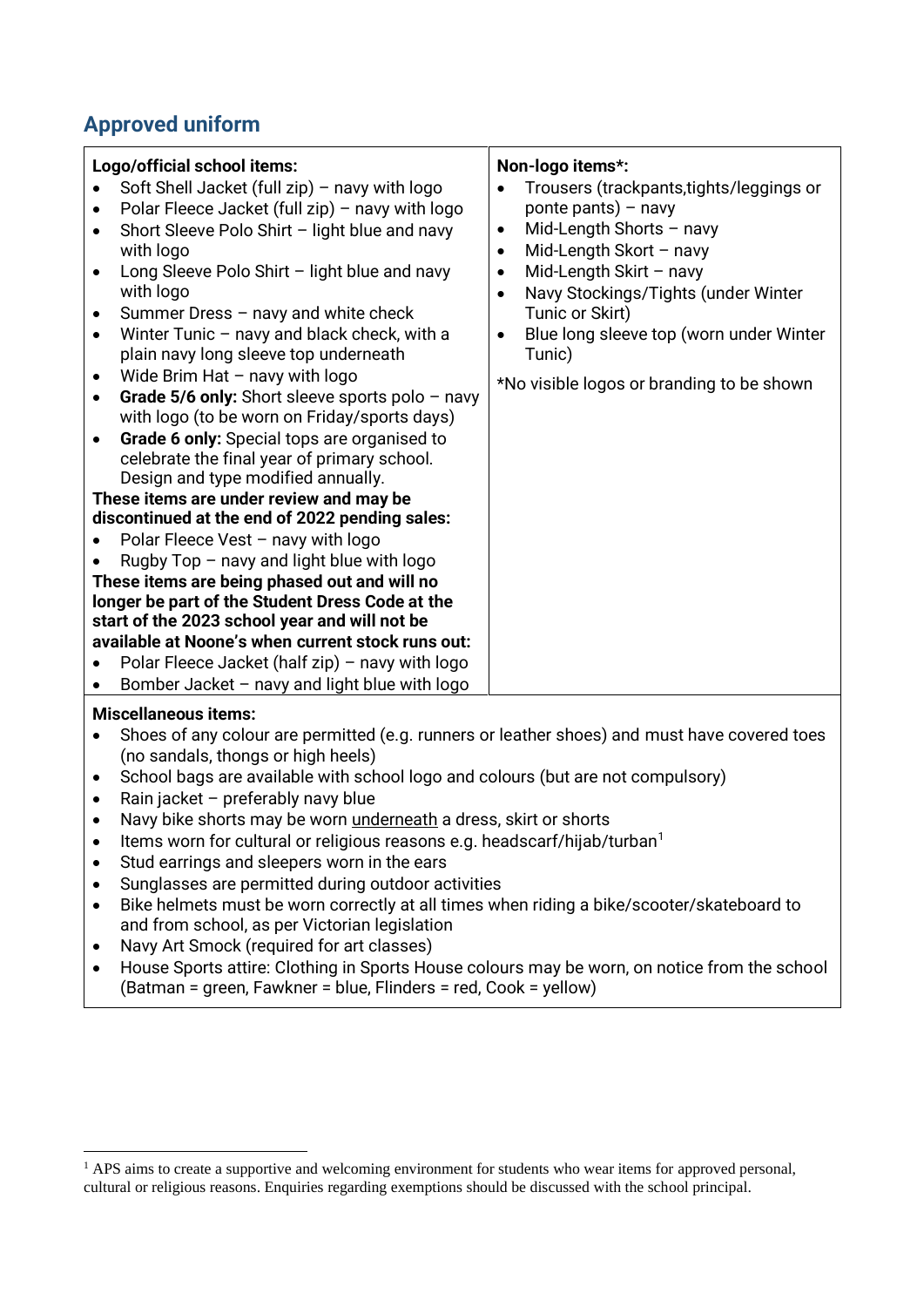# **Purchase of uniforms**

All uniforms with the Aberfeldie Primary School Logo must be purchased through the approved school supplier, Noone at their retail address: 543 Keilor Rd Niddrie. Non-logo uniform items can be purchased from other retail stores as long as the items comply with the dress code and school colours.

A second-hand uniform store for families operates throughout the year. This store is resourced through clothing donations and volunteers. For further information please contact the school office.

# **Sun safety**

School uniform hats must be worn outside from mid-August (exact date to be set by the school annually) to 30 April and on any other day prescribed by the school. School uniform hats may also be worn outside of this time period, by parent or student choice. Hats are not to be worn inside.

### **Concerns about this student dress code**

Aberfeldie Primary School welcomes feedback from the school community in relation to this Student Dress Code. If you have a concern or complaint about the Student Dress Code, further information is available in our school's *Parent Complaint Policy*, available from the school website.

### **Further information and resources**

- Aberfeldie Primary School Sunsmart Policy
- Aberfeldie Primary School Parent Complaint Policy
- Aberfeldie Primary School Student Wellbeing and Engagement Policy
- Department of Education and Training [Student Dress Code](https://www2.education.vic.gov.au/pal/student-dress-code/policy)
- Department of Education and Training Student Engagement policies and quidelines.

#### **Review cycle**

This policy was last approved by school council in August 2021 and is scheduled for review in November 2022.